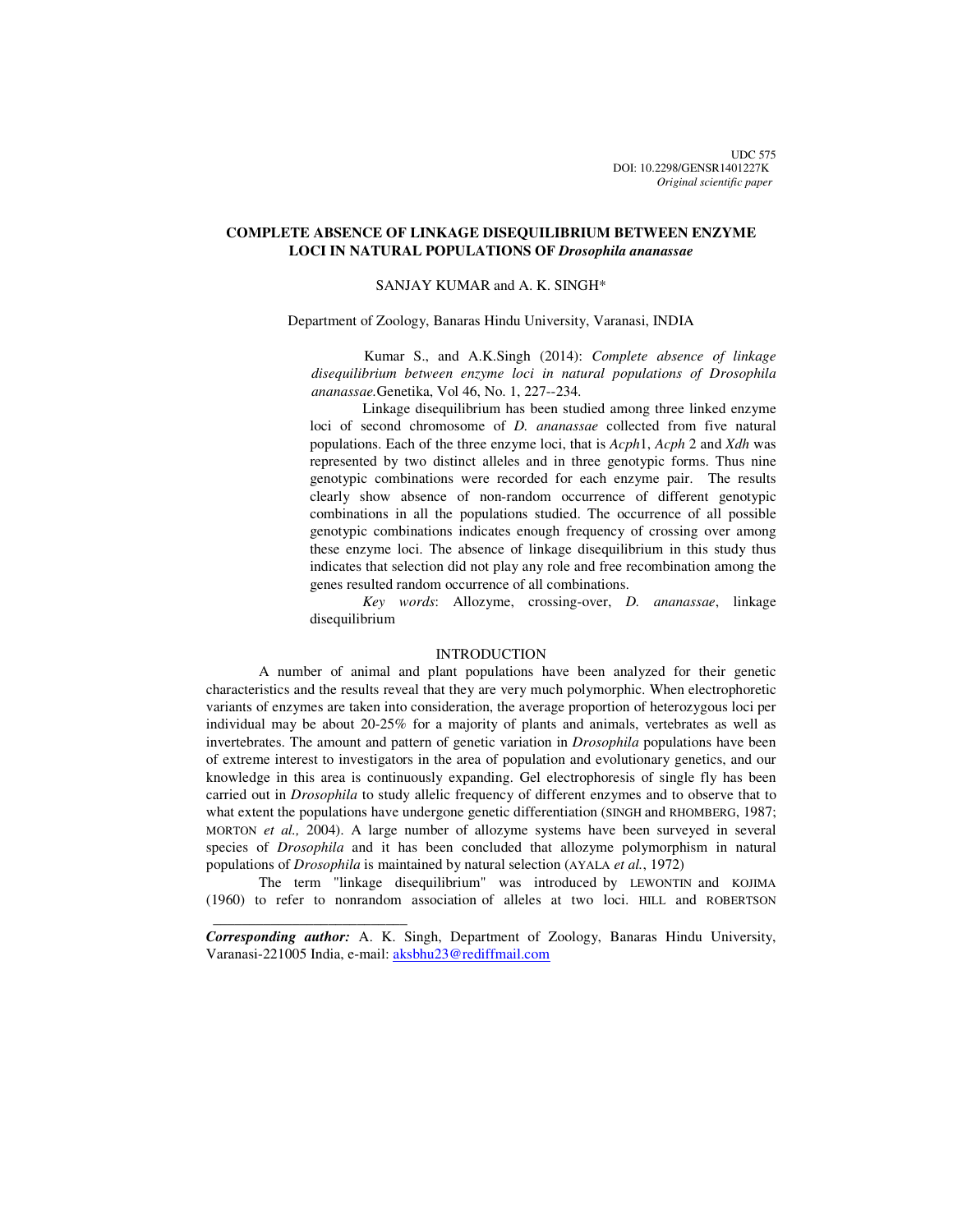(1968) and OHTA and KIMURA (1969) demonstrated that linkage disequilibrium may be an indication of genetic drift in populations. LEWONTIN (1974), on the other hand stressed that linkage disequilibrium is theoretically a sensitive indicator of natural selection. A number of workers analyzing allozyme variation in *Drosophila* also attempted to detect linkage disequilibrium between loci, considering that if selection causes genetic polymorphisms to exist, then one might expect linkage disequilibrium for some enzyme loci. The conclusion from all these studies is that virtually no linkage disequilibrium exists among allozyme loci. This would indicate that any epistatic fitness interactions that might exist are not strong enough to overcome the randomizing effect of recombination.

Chromosomal polymorphism in association with allozymes has been extensively studied in *Drosophila* (RODRIGUEZ-TRELLES, 2003; IRIARTE *et al.*, 2002; RODRIGUEZ *et al.,* 2000; KAMPING and DELDEN, 1999). Such studies could answer many questions related to enzyme polymorphism, like, are allozyme polymorphisms maintained because the loci coding for the enzymes lie in the region of the chromosome exhibiting inversion polymorphism or do they follow their own dynamics? Japanese populations of *D. melanogaster* were analyzed for enzyme and chromosomal polymorphism by WATANABE and WATANABE (1977) and they reported that significant positive correlation between frequencies of Adh S and  $In(2L)B$  was caused by linkage. Gametic disequilibrium studies have been done by RODRIGUEZ *et al.* (2001) between second chromosome polymorphic arrangements and seven linked loci, in seven populations of *D. buzzatii* from Argentina and found significant and consistent associations across populations for *Est-1, Est-2, Aldox* and *Xdh*. They explained that restriction of recombination in heterokaryotypes seems to be the best explanation for the occurrence of linkage disequilibrium between inversion and loci located inside the rearranged segments. However, epistatic interactions between *Xdh* (outside of the inversion) and loci tightly linked to inversions, is the most likely explanation for the association between *Xdh* and chromosomal inversions.

*Drosophila ananassae* is a cosmopolitan and domestic species and it belongs to the *ananassae* species complex of the *ananassae* subgroup in the *melanogaster* species group. It occupies a unique status in genus *Drosophila* due to certain peculiarities in its genetic behavior (SINGH, 2000; SINGH, 2010). Chromosomal polymorphism has been extensively studied in natural and laboratory populations of this species. It has also been used in the study of its behaviour especially sexual behavior and pupation height preference (SINGH, 2010). However, *D. ananassae* has not been brought too much in use for studying enzyme polymorphism. Recently, work on the allozyme polymorphism in natural populations of this species has been undertaken to envisage the level of genetic variation among the Indian natural populations (KUMAR and SINGH, 2012a; 2012b; KUMAR and SINGH, 2013a; 2013b; KRISHNAMOORTI and SINGH, 2013; SINGH *et al.* 2013). While working on the allozyme polymorphism in *D ananassae*, we came to know that *Xdh, Acph1* and *Acph2* are the linked enzyme loci and thus could be involved for the study of linkage disequilibrium. The present study aims to detect linkage disequilibrium among three enzyme loci i.e. *Xdh, Acph 1* and *Acph 2,* present on 2L chromosome arm of *Drosophila ananassae* in five natural populations of South India.

#### MATERIALS AND METHODS

 *Drosophila ananassae* flies were collected from five different places of South India, Washi (WSI), Akola (AKL), Solapur (SLP), all the three from Maharastra state, Bellary (BLY) from Karnataka state and Thrissure (TSR) from Kerala. Naturally impregnated females were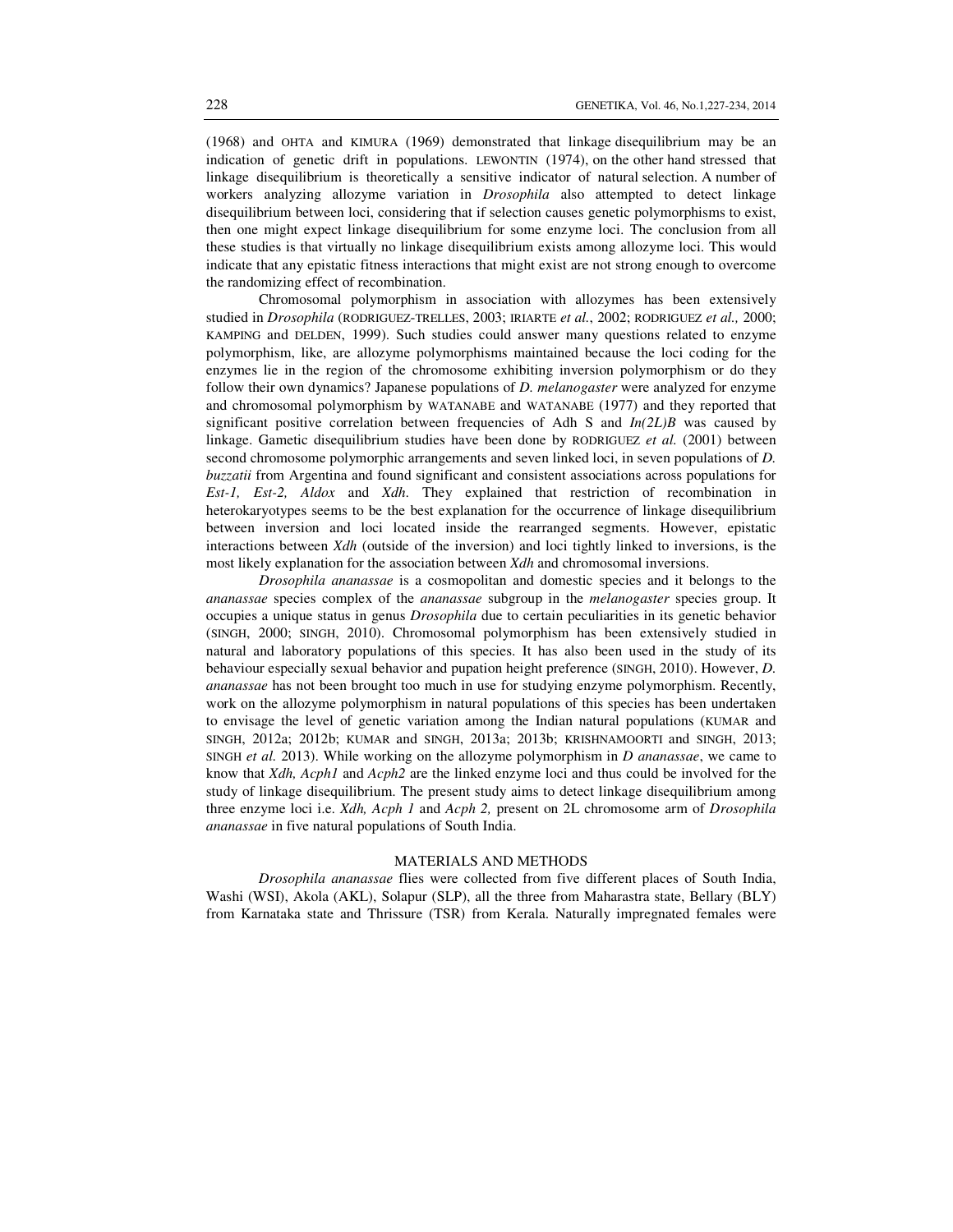cultured in individual vials to establish isofemale lines. After emergence of progeny, individual flies from isofemale lines were used to analyze allozymes. For this a single fly was homogenized in 50  $\mu$ l of 20 mM Tris buffer (pH 7.4) and the homogenate was centrifuged at 12000 rpm at 4°C for 10 minutes. Supernatant was separated into two aliquots and subjected to 8% native polyacrylamide gel electrophoresis in 25mM Tris and 250 mM Glycine electrode buffer at 200V for 4 hour at 4 °C. In-gel staining for Xanthine dehydrogenase (*Xdh*) and Acid phosphates (*Acph*) enzymes were done according to AYALA *et al.,* (1972).

## RESULTS

We are able to record three genotypes for each of the three enzyme loci studied. Since these loci are linked on a single chromosome, intrachromosomal associations among these can be looked into by seeing the association of genotypes related with two enzyme loci. Due to occurrence of three genotypes in all three loci, nine combinations between *Xdh-Acph 1, Xdh-Acph 2* and *Acph1-Acph2* could be ascertained. Under the assumption of random combination of genotypes, their expected numbers have been calculated from the marginal totals of R X C contingency table. The significant deviation from expectation would indicate the non random association between allozyme loci. Observed and expected numbers of different combinations between *Xdh* and *Acph1* loci in five natural populations of *D. ananassae* is shown in Table1.  $\chi^2$ analysis shows that there is good agreement between observation and expectation indicating random occurrence of various combinations. Table 2 depicts observed and expected numbers of nine genotypic combinations between *Xdh* and *Acph2* loci. In this case also there is insignificant difference between observed and expected values in all the five populations indicating random association among the different karyotypic combinations. In Table 3, observed and expected number of *Acph*1 and *Acph2* genotypic combinations for these five populations has been shown. Like earlier observation, we were able to record all possible combinations, and there is random occurrence of these combinations in all the five populations.

*Table 1. Observed and expected numbers of different combinations between Xdh and Acph1 loci in natural populations of D. ananassae* 

| Populations | Genotype combinations |           |           |           |               |           |           |           |           |                      |
|-------------|-----------------------|-----------|-----------|-----------|---------------|-----------|-----------|-----------|-----------|----------------------|
| Xdh         | 0.98/0.98             | 0.98/0.98 | 0.98/0.98 | 0.98/1.00 | 0.98/1.00     | 0.98/1.00 | 1.00/1.00 | 1.00/1.00 | 1.00/1.00 |                      |
| Acph        | 0.96/0.96             | 0.96/1.00 | 1.00/1.00 | 0.96/0.96 | 0.96/1.00     | 1.00/1.00 | 0.96/0.96 | 0.96/1.00 | 1.00/1.00 |                      |
|             |                       |           |           |           |               |           |           |           |           |                      |
| Obs.        | $\overline{2}$        |           |           |           | $\mathcal{L}$ | 10        |           |           | 10        | $6.414$ <sup>*</sup> |
| Exp.        | 0.66                  | 1.77      | 5.55      |           | 2.66          | 6.9       | 1.33      | 3.55      | 11.11     |                      |
| Obs.        | 4                     |           | 2         | 9         |               | 2         |           | 2         | 4         | 3.363"               |
| Exp.        | 5.29                  | 1.58      | 2.11      | 7.05      | 2.11          | 2.82      | 7.6       | 2.29      | 3.05      |                      |
| Obs.        | 4                     |           | 8         |           | 2             | 3         | 14        |           | 4         | 5.968                |
| Exp.        | 7.18                  | 3.12      | 4.68      | 4.79      | 2.08          | 3.125     | 11.02     | 4.79      | 7.18      |                      |
| Obs.        | 9                     |           | 4         | 8         | 4             | 4         | 10        | 5         | 3         | 2.597                |
| Exp.        | 7.875                 | 2.91      | 3.2       | 9         | 3.33          | 3.66      | 10.125    | 3.75      | 4.125     |                      |
| Obs.        |                       | ↑         | 8         | ◠         | 2             | 8         | 4         |           | 16        | 0.305                |
| Exp.        | 1.6                   | 2.06      | 7.33      | 1.75      | 2.25          | 8         | 3.64      | 4.68      | 16.66     |                      |
|             |                       |           |           |           |               |           |           |           |           |                      |

*df* = 4, \*Insignificant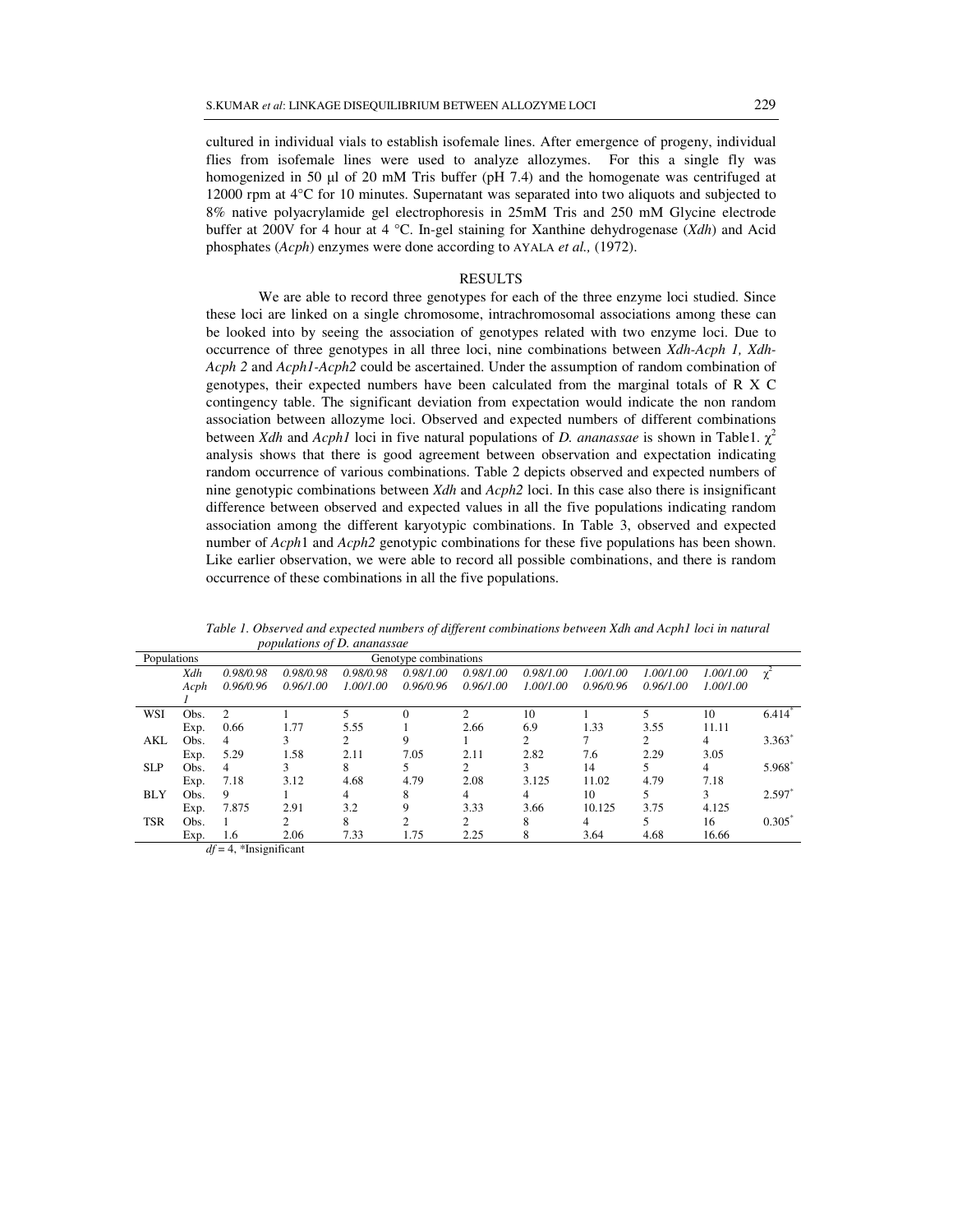*Table 2. Observed and expected numbers of different combinations between Xdh and Acph2 loci in natural populations of D. ananassae* 

| Populations |      |           |                |                | Genotype combinations |           |           |                |                |                |                      |
|-------------|------|-----------|----------------|----------------|-----------------------|-----------|-----------|----------------|----------------|----------------|----------------------|
|             | Xdh  | 0.98/0.98 | 0.98/0.98      | 0.98/0.98      | 0.98/1.00             | 0.98/1.00 | 0.98/1.00 | 1.00/1.00      | 1.00/1.00      | 1.00/1.00      | $\chi^2$             |
|             | Acph | 0.96/0.96 | 0.96/1.00      | 1.00/1.00      | 0.96/0.96             | 0.96/1.00 | 1.00/1.00 | 0.96/0.96      | 0.96/1.00      | 1.00/1.00      |                      |
|             | 2    |           |                |                |                       |           |           |                |                |                |                      |
| WSI         | Obs. | 4         | $\overline{c}$ | 16             |                       |           | 8         | $\overline{0}$ | $\overline{c}$ | $\overline{c}$ | 5.537                |
|             | Exp. | 3.05      | 3.05           | 15.88          | 1.38                  | 1.38      | 7.22      | 0.55           | 0.55           | 2.88           |                      |
| AKL         | Obs. | 5         | 2              | $\overline{2}$ | 5                     | 2         | 5         | 8              | 3              | 2              | $2.38^{\degree}$     |
|             | Exp. | 4.76      | 1.8            | 2.3            | 6.3                   | 2.47      | 3.17      | 6.88           | 2.67           | 3.44           |                      |
| <b>SLP</b>  | Obs. | 9         | 3              | 3              | 5                     | $\Omega$  | 5         | 12             | 4              | 7              | 3.822                |
|             | Exp. | 8.15      | 2.18           | 4.68           | 5.41                  | 1.45      | 3.125     | 12.45          | 3.35           | 7.18           |                      |
| <b>BLY</b>  | Obs. | 9         |                | 3              | 8                     | 7         | 2         | 9              | 3              | 6              | 6.541                |
|             | Exp. | 7.04      | 2.97           | 2.97           | 9.2                   | 3.89      | 3.89      | 9.75           | 4.15           | 4.125          |                      |
| <b>TSR</b>  | Obs. |           |                | 9              | 4                     |           | 7         | 3              | 3              | 19             | $3.325$ <sup>*</sup> |
|             | Exp. | 1.83      | 1.14           | 8.02           | $\overline{c}$        | 1.25      | 8.75      | 4.16           | 2.6            | 18.22          |                      |

*df* = 4, \*Insignificant

*Table 3. Observed and expected numbers of different combinations between Acph 1 and Acph 2 loci in natural populations of D. ananassae* 

| Populations |      |              |           |           | Genotype combinations |                |           |           |                |           |          |
|-------------|------|--------------|-----------|-----------|-----------------------|----------------|-----------|-----------|----------------|-----------|----------|
|             | Acph | 0.96/0.96    | 0.96/0.96 | 0.96/0.96 | 0.96/1.00             | 0.96/1.00      | 0.96/1.00 | 1.00/1.00 | 1.00/1.00      | 1.00/1.00 | $\chi^2$ |
|             |      |              |           |           |                       |                |           |           |                |           |          |
|             | Acph | 0.96/0.96    | 0.96/1.00 | 1.00/1.00 | 0.96/0.96             | 0.96/1.00      | 1.00/1.00 | 0.96/0.96 | 0.96/1.00      | 1.00/1.00 |          |
|             | 2    |              |           |           |                       |                |           |           |                |           |          |
| WSI         | Obs. | $\mathbf{0}$ | $\Omega$  | 3         | $\mathbf{0}$          | $\overline{c}$ | 6         | 3         | 3              | 19        | 2.701    |
|             | Exp. | 0.25         | 0.41      | 0.19      | 0.66                  | 0.71           | 0.007     | 0.40      | 0.063          | 0.009     |          |
| AKL         | Obs. | 12           | 4         | 4         | 1                     |                | 4         | 5         | $\overline{c}$ |           | 5.621    |
|             | Exp. | 10.58        | 4.11      | 5.29      | 2.11                  | 1.23           | 1.58      | 4.23      | 1.64           | 2.11      |          |
| <b>SLP</b>  | Obs. | 16           | 2         | 5         | 4                     | 3              | 3         | 7         | $\mathfrak{2}$ | 6         | 3.203    |
|             | Exp. | 12.93        | 3.35      | 6.7       | 5.62                  | 1.45           | 2.9       | 8.43      | 2.18           | 4.37      |          |
| <b>BLY</b>  | Obs. | 17           | 5         | 5         | 3                     | 3              | 4         | 7         | 2              | 2         | $3.61*$  |
|             | Exp. | 15.18        | 5.62      | 6.18      | 5.625                 | 2.08           | 2.29      | 6.18      | 2.29           | 2.5       |          |
| <b>TSR</b>  | Obs. |              |           | 5         | 3                     | 2              | 4         | 4         | 2              | 26        | 5.003    |
|             | Exp. | 1.16         | 0.72      | 5.10      | 1.5                   | 0.93           | 6.56      | 5.33      | 3.33           | 23.33     |          |

*df* = 4, \*Insignificant

## DISCUSSION

Linkage disequilibrium between alleles of two genes arises when any particular combination of alleles has an adaptive superiority over the other allelic combinations of the genes. It is also likely, when two loci are tightly linked with each other and there is very low or no recombination between them. Another phenomenon which may also be responsible for linkage disequilibrium is random genetic drift, whereby certain combinations of alleles become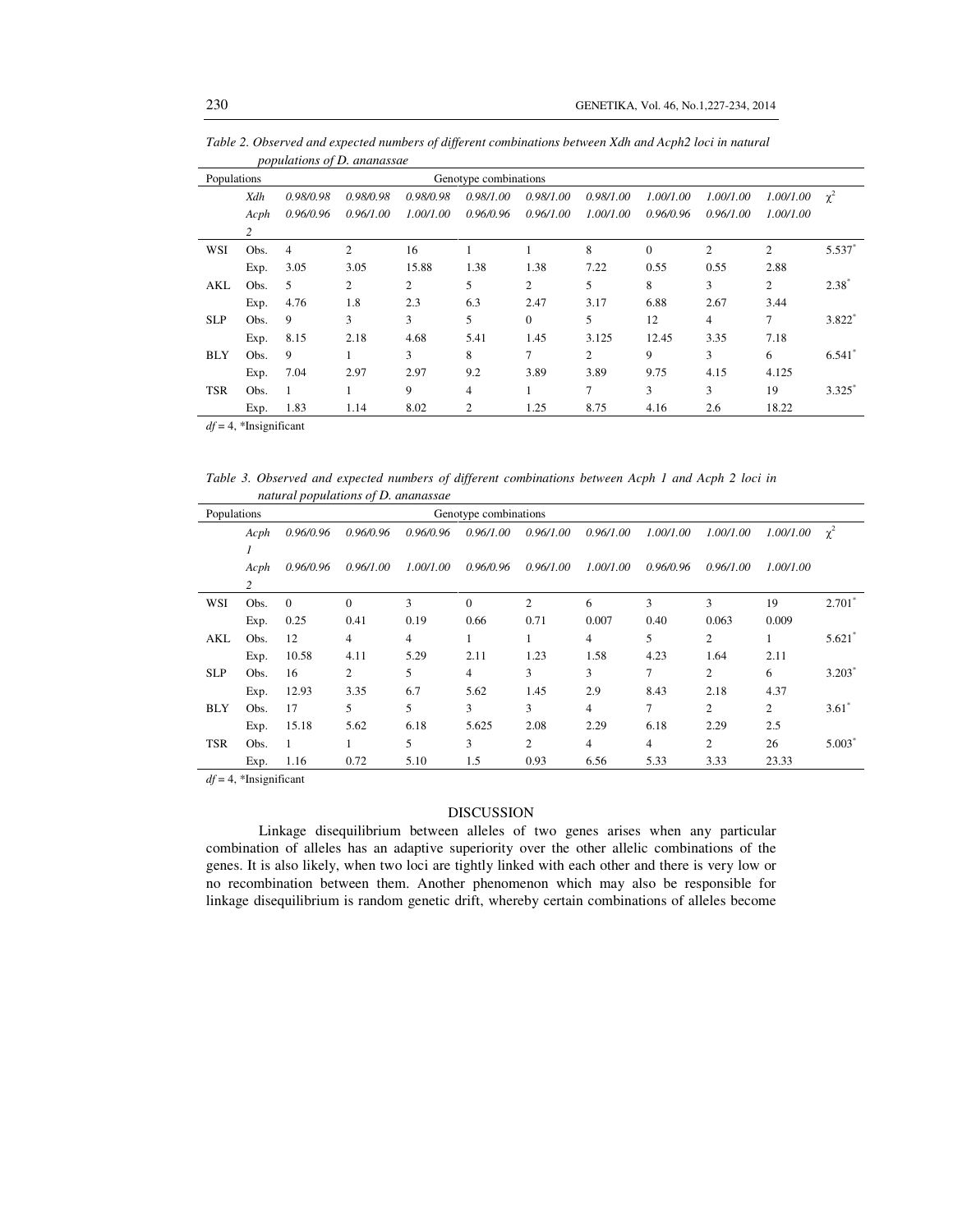more frequent in a population owing to a bottleneck effect. Therefore, linkage disequilibrium is a result of strong physical linkage, natural selection or random genetic drift. While the contribution of a strong physical linkage may not be ruled out, no two genes are so close enough that the possibility of recombination between them is absolutely nil. Indeed recombination is even known to occur within a gene and as suggested by CHARLESWORTH and CHARLESWORTH (1973), there is no correlation between linkage and magnitude of linkage disequilibrium. However, two genes may lie in a low recombination zone of the genome and in such a case linkage disequilibrium may be so absolute that the other possible combinations may have no representation in the population. An extensive work on allozyme-allozyme linkage disequilibrium in natural populations of *D. melanogaster* has been done involving 36 allozyme pairs (LANGELY *et al.,* 1974). Among all these, only three showed significant deviation from expectation and only one of them (*Odh-Ao*) could be established as indeed showing nonrandom association. In another study, LANGLEY *et al.* (1977) found no linkage disequilibrium among even tightly linked loci which are nearly 3cM distant from each other in natural populations of *D. melanogaster*.

When we test association between loci, it is important to realize that random mating does not absolutely restore the population to equilibrium each generation. It is rather recombination and random assortment that push genotype frequencies towards equilibrium. While the presence of linkage disequilibrium may be attributed to physical linkage, its absence as found in our study is testimony to the fact that there is free recombination in appreciable frequency between the concerned loci. SINGH and SINGH (2010), studied linkage association between different karyotypic combinations in *D. ananassae* populations and reported linkage disequilibrium to exist more in laboratory populations as compared to natural populations. This was attributed to the enhanced role of drift in the laboratory populations. In the present study, nine genotypic combinations possible between two enzyme loci were found to be distributed randomly in all the three enzyme pairs studied in all the natural populations. *D. ananassae* is a species which exhibits some unique features, one of them being spontaneous male meiotic recombination (SINGH, 2010). Thus, in *D. ananassae* the recombination rate is higher than the other species, where males are not known to have recombination during meiosis. This may be one of the reasons for the absence of linkage disequilibrium in the present study. When these three loci are observed on the polytene chromosome positions it was found that *Xdh* is located on 28A and *Acph* at 37B on 2L arm (STEPHEN *et al.,* 2008; KUMAR and SINGH, 2013b) and there is approximately 11.5 Mb distance between the two. *Acph 1*and *Acph 2* loci are clustered together owing to gene duplication during the course of evolution. The random occurrence of different genotypic combinations in the present case is due to free recombination among the three enzyme loci.

## ACKNOWLEDGMENTS

We are thankful to University Grants Commission, New Delhi for providing financial support in the form of major research project to AKS and research fellowship in the form of project fellow to SK.

> Received November 27<sup>th</sup>, 2013 Accepted March  $14<sup>th</sup>$ , 2014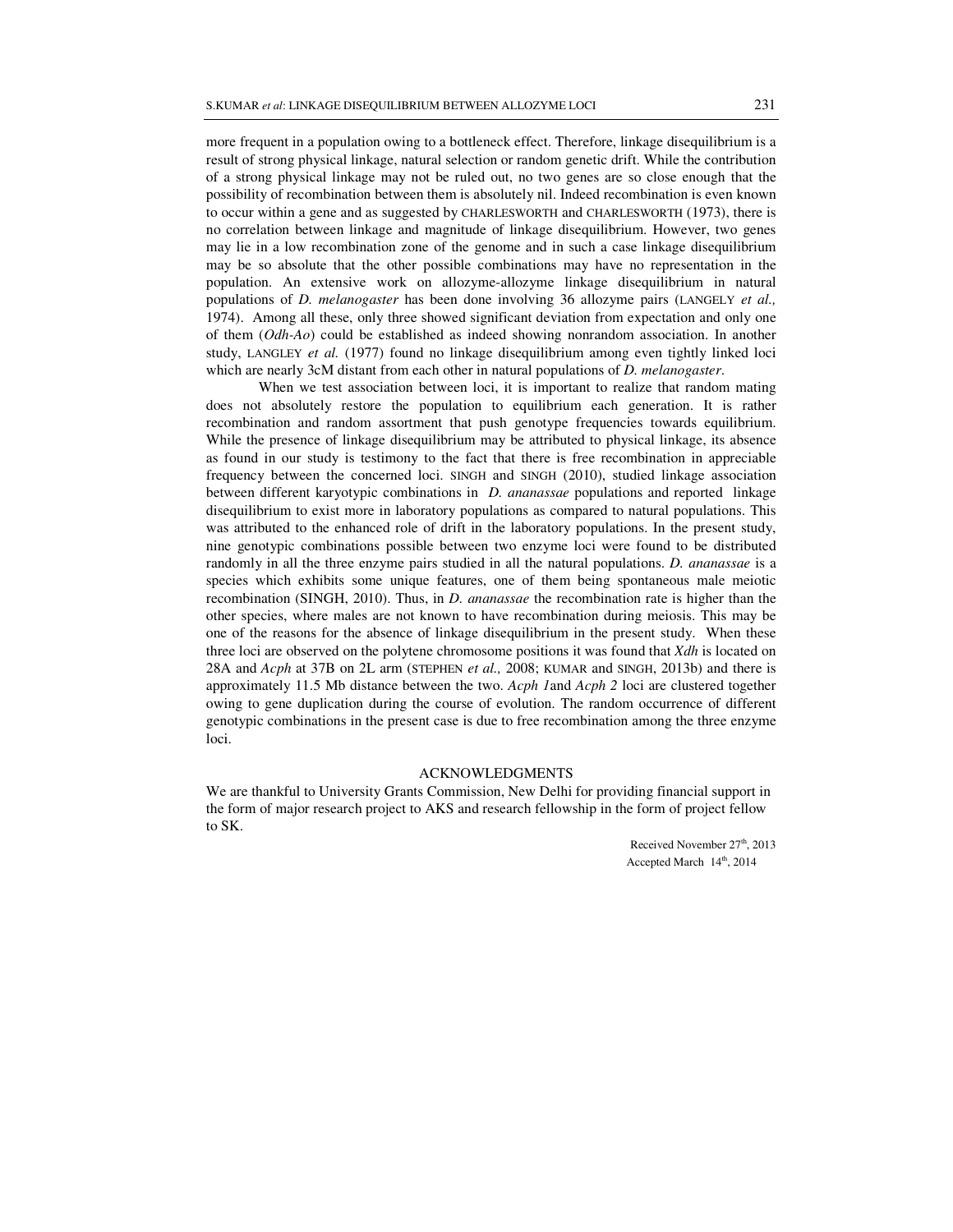#### REFERENCES

- AYALA, F.J., J.R. POWELL, M.L. TRACEY, C.A. MOURAO and S. PEREZ-SALAS (1972): Enzyme variability in the *Drosophila willistoni* group.IV. Genic variation in natural populations of *D.willistoni*. GENETICS, *70*:113-139.
- CHARLESWORTH, B. and D. CHARLESWORTH (1973): A study of linkage disequilibrium in populations of *Drosophila melanogaster*. Genetics, *73*: 351-359.
- HILL, W.G. and A. ROBERTSON (1968): Linkage disequilibrium in finite populations. Theor. Appl. Genet., *38*: 226-231.
- IRIARTE, P.J.F., C. RODRIGUEZ and E. HASSON (2002): Inversion and allozyme polymorphism show contrasting patterns of microgeographical population structure in a natural population of *Drosophila buzzatii* from Argentina. J. Evol. Biol., *15*: 226-234.
- KAMPING, A. and W.V. DELDEN (1999): A long term study on interactions between the Adh and  $\alpha$  Gpdh allozyme polymorphism and the inversion In(2L)t in a seminatural population of *D. melanogaster*. J. Evol. Biol., *12*: 809-821.
- KRISHNAMOORTI, K. and A.K. SINGH (2013): *Esterase-4* locus comprises active and null allele in *Drosophila ananassae*. Dros. Inf. Serv. (USA), *96*: 54-55.
- KUMAR, S. and A.K. SINGH (2012a): Electrophoretic variants of Xanthine dehydrogenase enzyme in natural populations of *Drosophila ananassae.* Dros. Inf. Serv. (USA), *95*: 18-20.
- KUMAR, S. and A.K. SINGH (2012b): Allozyme polymorphism in two natural populations of *Drosophila ananassae*. XXXVI All India Cell Biology Conference and International Symposium on Stress and Adaptive Response and Genome Integrity. Bhabha Atomic Research Centre, Mumbai, Page 162.
- KUMAR, S. and A.K. SINGH (2013a): Genetic differentiation based on allozyme variability in natural populations of *Drosophila ananassae* International Symposium on "Karyotype to haplotype and beyond". Department of Zoology, Banaras Hindu University. Varanasi. Page 49.
- KUMAR, S. and A.K. SINGH (2013b): Intra-chromosomal association between allozyme loci in *Drosophila ananassae.*  Dros. Inf. Serv. (USA), *96*: 52-54.
- LANGLEY, C.H., K. ITO, and R.A. VOELKER (1977): Linkage disequilibrium in natural populations of *Drosophila melanogaster*.Seasonal variation. Genetics, *86*: 447-454.
- LANGLEY, C.H., Y.N. TOBARI and K-I. KOJIMA (1974): Linkage disequilibrium in natural populations of *Drosophila melanogaster*. Genetics, *78*: 921-936.

LEWONTIN, R.C. (1974): The genetic basis of evolutionary change. Columbia University Press, New York.

- LEWONTIN, R.C. and K-I. KOJIMA (1960): The evolutionary dynamics of complex polymorphisms. Evolution, *14*: 458- 472.
- MORTON, R.A., M. CHOUDHARY, M-L. CARIOU and R.S. SINGH (2004): A reanalysis of protein polymorphism in *Drosophila melanogaster, D. simulans, D. sechellia, and D. mauritiana*: Effect of population size and selection. Genetica, *120*: 101-114.
- OHTA, T. and M. KIMURA (1969): Linkage disequilibrium due to random genetic drift. Genet. Res., *13*: 47-55.
- RODRIGUEZ, C., R. PICCINALI, E. LEVY and E. HASSON (2000): Contrasting population genetic structures using allozymes and the inversion polymorphism in *Drosophila buzzatii.* J. Evol. Biol., *13*: 976-984.
- RODRIGUEZ, C., R. PICCINALI, E. LEVY, and E. HASSON (2001): Gametic associations between inversion and allozyme polymorphisms in *Drosophila buzzatii*. Journal of Heredity, *92*: 382-391.
- RODRIGUEZ-TRELLES, F. (2003): Seasonal cycles of allozyme-by-chromosomal-inversion gametic disequilibrium in *Drosophila subobscura*. Evolution, *57*: 839-848.
- SINGH, A. K., S. KUMAR and BHUMIKA (2013): Random genetic drift affecting Alcohol dehydrogenase polymorphism in laboratory populations of *Drosophila ananassae*. Jour. Sci. Res., *57*:104-108.
- SINGH, B.N. (2000): *Drosophila ananassae*: A species characterised by several unusual genetic features. Curr. Sci., *78*: 391–398.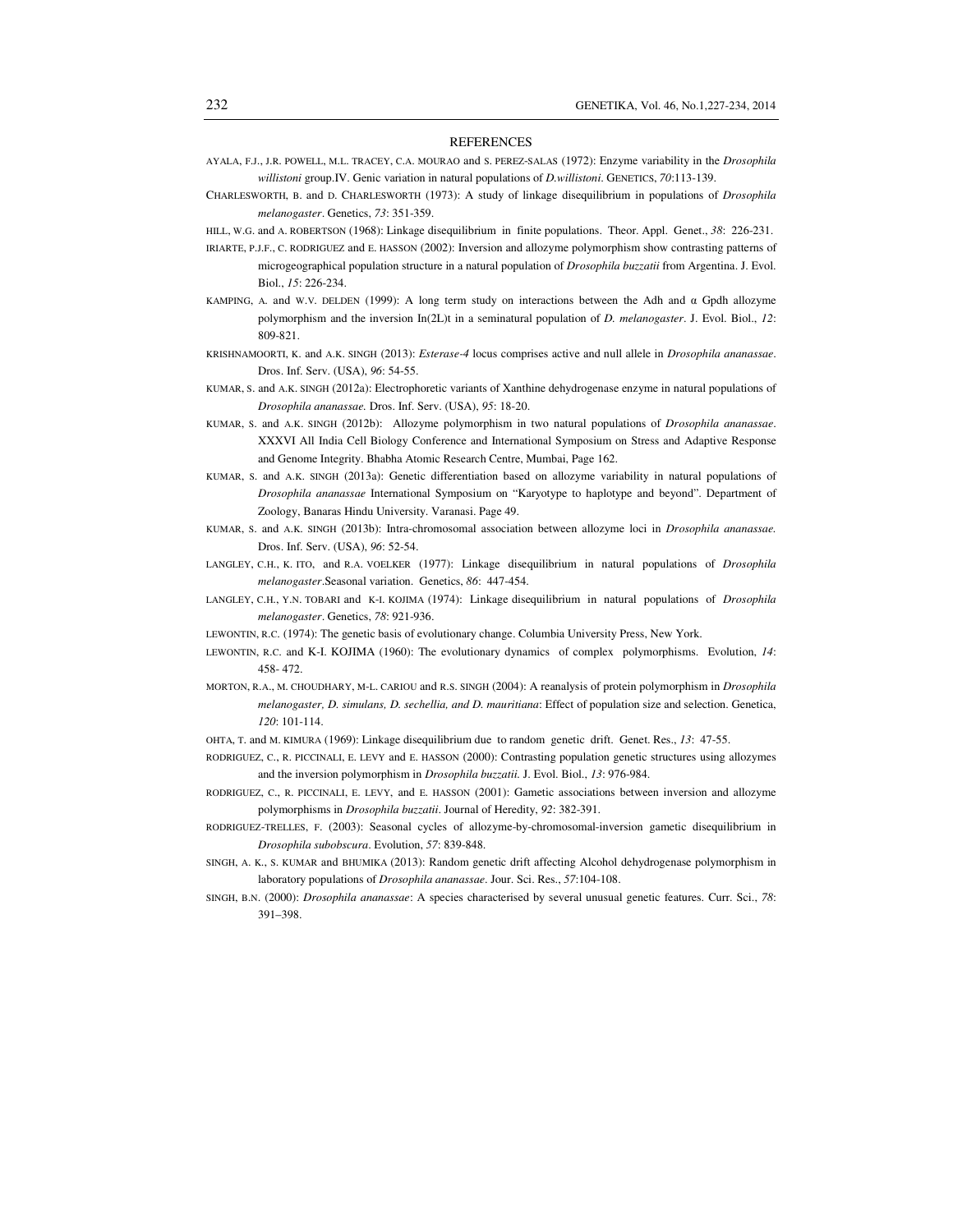- SINGH, B.N. (2010): *Drosophila ananassae*: A good model species for genetical, behavioural and evolutionary studies. Ind. J. Exp. Biol., *48*: 333-345.
- SINGH, P. and B.N. SINGH (2010): Population genetics of *D. ananassae*: Chromosomal association studies in Indian populations. Genetika, *42*:210-222.
- SINGH, R.S. and L.R. RHOMBERG (1987): *A comprehensive study of genic variation in natural populations of* Drosophila melanogaster*. II. Estimates of heterozygosity and patterns of geographic differentiation.* Genetics, 117: *255* – 271.
- STEPHEN W. S., A. BHUTKAR, B. F. MCALLISTER*, et al.* (2008): Polytene Chromosomal Maps of 11 *Drosophila* Species: The Order of Genomic Scaffolds Inferred From Genetic and Physical Maps. Genetics. 179: 1601-1655.
- WATANABE, T.K. and T. WATANABE (1977): Enzyme and chromosomal polymorphism in Japanese natural populations of *D. melanogaster.* Genetics, *85*:319-329.